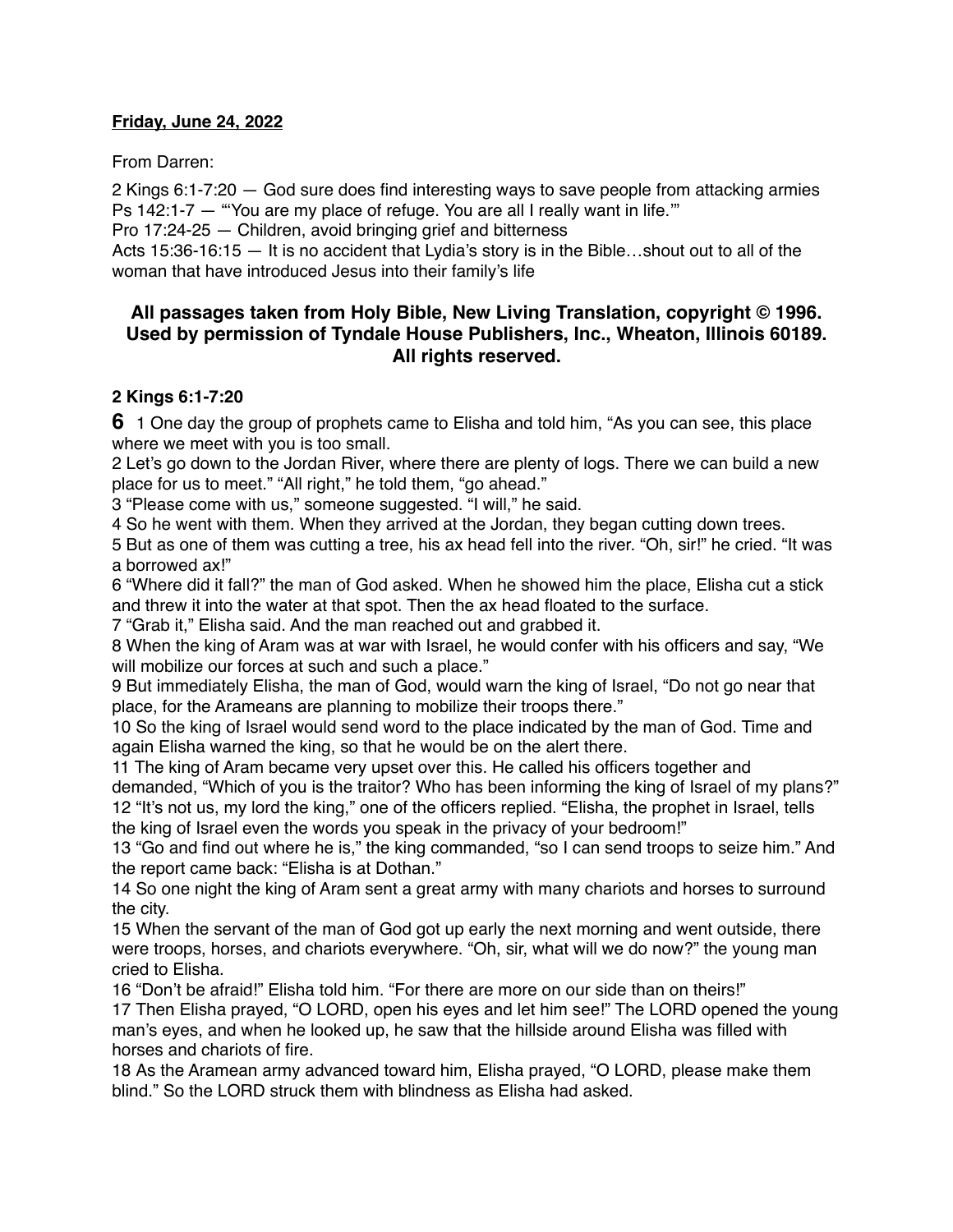19 Then Elisha went out and told them, "You have come the wrong way! This isn't the right city! Follow me, and I will take you to the man you are looking for." And he led them to the city of Samaria.

20 As soon as they had entered Samaria, Elisha prayed, "O LORD, now open their eyes and let them see." So the LORD opened their eyes, and they discovered that they were in the middle of Samaria.

21 When the king of Israel saw them, he shouted to Elisha, "My father, should I kill them? Should I kill them?"

22 "Of course not!" Elisha replied. "Do we kill prisoners of war? Give them food and drink and send them home again to their master."

23 So the king made a great feast for them and then sent them home to their master. After that, the Aramean raiders stayed away from the land of Israel.

24 Some time later, however, King Ben-hadad of Aram mustered his entire army and besieged Samaria.

25 As a result, there was a great famine in the city. The siege lasted so long that a donkey's head sold for eighty pieces of silver, and a cup of dove's dung sold for five pieces of silver.

26 One day as the king of Israel was walking along the wall of the city, a woman called to him, "Please help me, my lord the king!"

27 He answered, "If the LORD doesn't help you, what can I do? I have neither food from the threshing floor nor wine from the press to give you."

28 But then the king asked, "What is the matter?" She replied, "This woman said to me: 'Come on, let's eat your son today, then we will eat my son tomorrow.'

29 So we cooked my son and ate him. Then the next day I said to her, 'Kill your son so we can eat him,' but she has hidden her son."

30 When the king heard this, he tore his clothes in despair. And as the king walked along the wall, the people could see that he was wearing burlap under his robe next to his skin.

31 "May God strike me and even kill me if I don't separate Elisha's head from his shoulders this very day," the king vowed.

32 Elisha was sitting in his house with the elders of Israel when the king sent a messenger to summon him. But before the messenger arrived, Elisha said to the elders, "A murderer has sent a man to cut off my head. When he arrives, shut the door and keep him out. We will soon hear his master's steps following him."

33 While Elisha was still saying this, the messenger arrived. And the king said, "All this misery is from the LORD ! Why should I wait for the LORD any longer?"

**7** 1 Elisha replied, "Listen to this message from the LORD ! This is what the LORD says: By this time tomorrow in the markets of Samaria, six quarts of choice flour will cost only one piece of silver, and twelve quarts of barley grain will cost only one piece of silver. "

2 The officer assisting the king said to the man of God, "That couldn't happen even if the LORD opened the windows of heaven!" But Elisha replied, "You will see it happen with your own eyes, but you won't be able to eat any of it!"

3 Now there were four men with leprosy sitting at the entrance of the city gates. "Why should we sit here waiting to die?" they asked each other.

4 "We will starve if we stay here, but with the famine in the city, we will starve if we go back there. So we might as well go out and surrender to the Aramean army. If they let us live, so much the better. But if they kill us, we would have died anyway."

5 So at twilight they set out for the camp of the Arameans. But when they came to the edge of the camp, no one was there!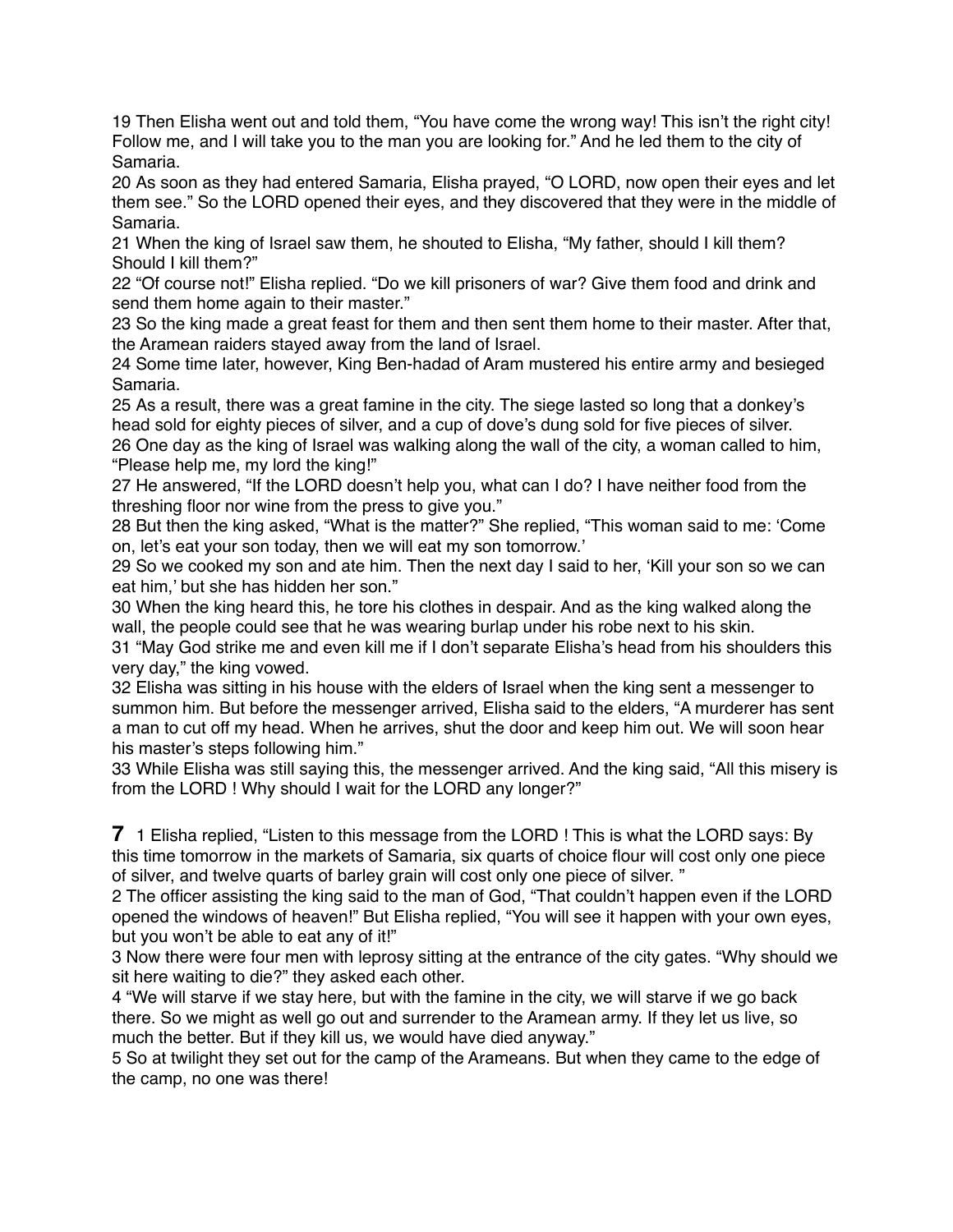6 For the Lord had caused the Aramean army to hear the clatter of speeding chariots and the galloping of horses and the sounds of a great army approaching. "The king of Israel has hired the Hittites and Egyptians to attack us!" they cried to one another.

7 So they panicked and ran into the night, abandoning their tents, horses, donkeys, and everything else, as they fled for their lives.

8 When the lepers arrived at the edge of the camp, they went into one tent after another, eating and drinking wine; and they carried off silver and gold and clothing and hid it.

9 Finally, they said to each other, "This is not right. This is a day of good news, and we aren't sharing it with anyone! If we wait until morning, some calamity will certainly fall upon us. Come on, let's go back and tell the people at the palace."

10 So they went back to the city and told the gatekeepers what had happened. "We went out to the Aramean camp," they said, "and no one was there! The horses and donkeys were tethered and the tents were all in order, but there wasn't a single person around!"

11 Then the gatekeepers shouted the news to the people in the palace.

12 The king got out of bed in the middle of the night and told his officers, "I know what has happened. The Arameans know we are starving, so they have left their camp and have hidden in the fields. They are expecting us to leave the city, and then they will take us alive and capture the city."

13 One of his officers replied, "We had better send out scouts to check into this. Let them take five of the remaining horses. If something happens to them, it will be no worse than if they stay here and die with the rest of us."

14 So two chariots with horses were prepared, and the king sent scouts to see what had happened to the Aramean army.

15 They went all the way to the Jordan River, following a trail of clothing and equipment that the Arameans had thrown away in their mad rush to escape. The scouts returned and told the king about it.

16 Then the people of Samaria rushed out and plundered the Aramean camp. So it was true that six quarts of choice flour were sold that day for one piece of silver, and twelve quarts of barley grain were sold for one piece of silver, just as the LORD had promised.

17 The king appointed his officer to control the traffic at the gate, but he was knocked down and trampled to death as the people rushed out. So everything happened exactly as the man of God had predicted when the king came to his house.

18 The man of God had said to the king, "By this time tomorrow in the markets of Samaria, six quarts of choice flour will cost one piece of silver, and twelve quarts of barley grain will cost one piece of silver."

19 The king's officer had replied, "That couldn't happen even if the LORD opened the windows of heaven!" And the man of God had said, "You will see it happen with your own eyes, but you won't be able to eat any of it!"

20 And so it was, for the people trampled him to death at the gate!

#### **Psalm 142:1-7**

**142** 1 I cry out to the LORD ; I plead for the LORD 's mercy.

2 I pour out my complaints before him and tell him all my troubles.

3 When I am overwhelmed, you alone know the way I should turn. Wherever I go, my enemies have set traps for me.

4 I look for someone to come and help me, but no one gives me a passing thought! No one will help me; no one cares a bit what happens to me.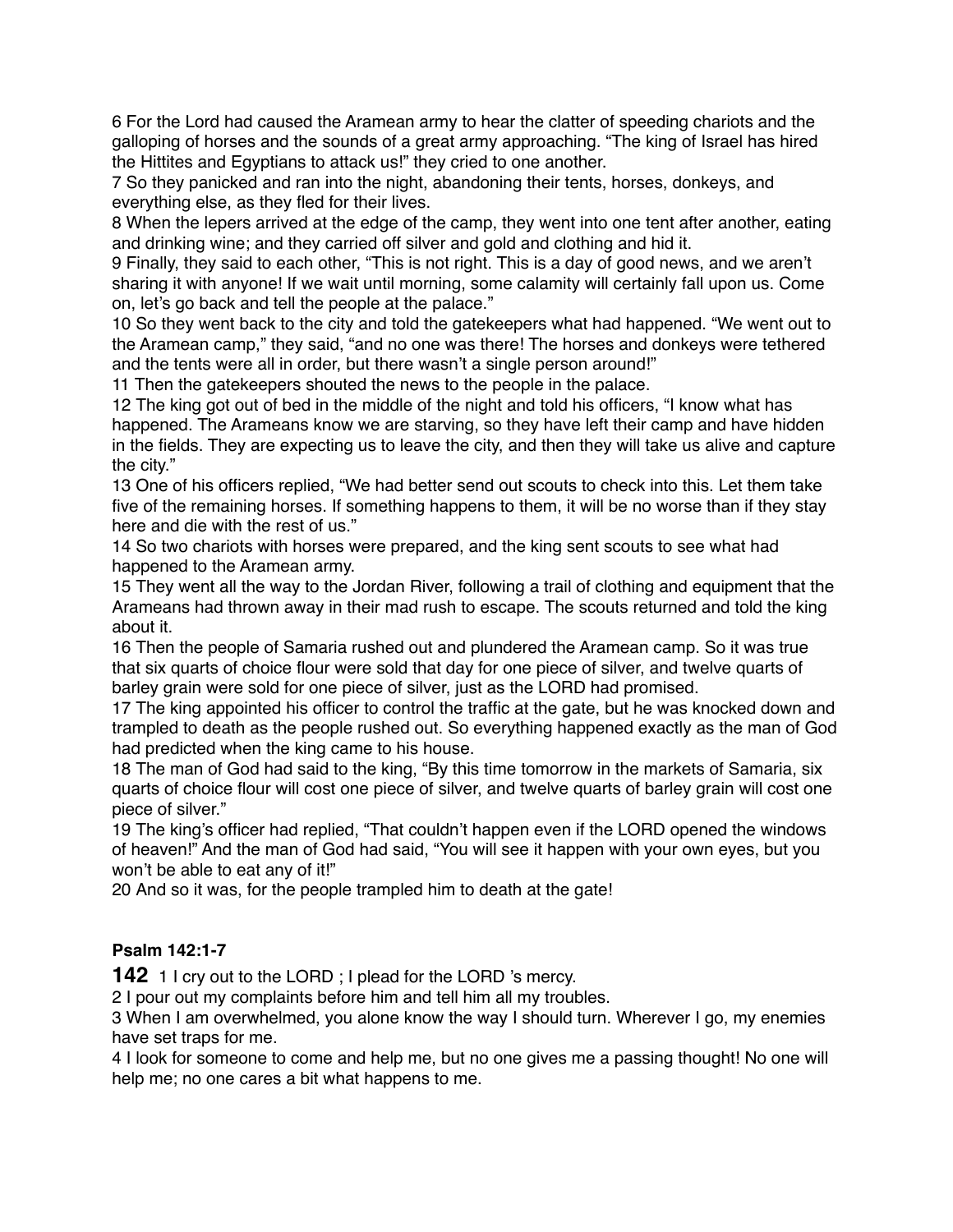5 Then I pray to you, O LORD . I say, "You are my place of refuge. You are all I really want in life.

6 Hear my cry, for I am very low. Rescue me from my persecutors, for they are too strong for me.

7 Bring me out of prison so I can thank you. The godly will crowd around me, for you are good to me."

## **Proverbs 17:24-25**

**17** 24 Sensible people keep their eyes glued on wisdom, but a fool's eyes wander to the ends of the earth.

25 Foolish children bring grief to their father and bitterness to the one who gave them birth.

# **Acts 15:36-16:15**

**15** 36 After some time Paul said to Barnabas, "Let's go back and visit each city where we previously preached the word of the Lord, to see how the new believers are doing." 37 Barnabas agreed and wanted to take along John Mark.

38 But Paul disagreed strongly, since John Mark had deserted them in Pamphylia and had not

continued with them in their work.

39 Their disagreement was so sharp that they separated. Barnabas took John Mark with him and sailed for Cyprus.

40 Paul chose Silas, and as he left, the believers entrusted him to the Lord's gracious care.

41 Then he traveled throughout Syria and Cilicia, strengthening the churches there.

**16** 1 Paul went first to Derbe and then to Lystra, where there was a young disciple named Timothy. His mother was a Jewish believer, but his father was a Greek.

2 Timothy was well thought of by the believers in Lystra and Iconium,

3 so Paul wanted him to join them on their journey. In deference to the Jews of the area, he arranged for Timothy to be circumcised before they left, for everyone knew that his father was a Greek.

4 Then they went from town to town, instructing the believers to follow the decisions made by the apostles and elders in Jerusalem.

5 So the churches were strengthened in their faith and grew larger every day.

6 Next Paul and Silas traveled through the area of Phrygia and Galatia, because the Holy Spirit had prevented them from preaching the word in the province of Asia at that time.

7 Then coming to the borders of Mysia, they headed north for the province of Bithynia, but again the Spirit of Jesus did not allow them to go there.

8 So instead, they went on through Mysia to the seaport of Troas.

9 That night Paul had a vision: A man from Macedonia in northern Greece was standing there, pleading with him, "Come over to Macedonia and help us!"

10 So we decided to leave for Macedonia at once, having concluded that God was calling us to preach the Good News there.

11 We boarded a boat at Troas and sailed straight across to the island of Samothrace, and the next day we landed at Neapolis.

12 From there we reached Philippi, a major city of that district of Macedonia and a Roman colony. And we stayed there several days.